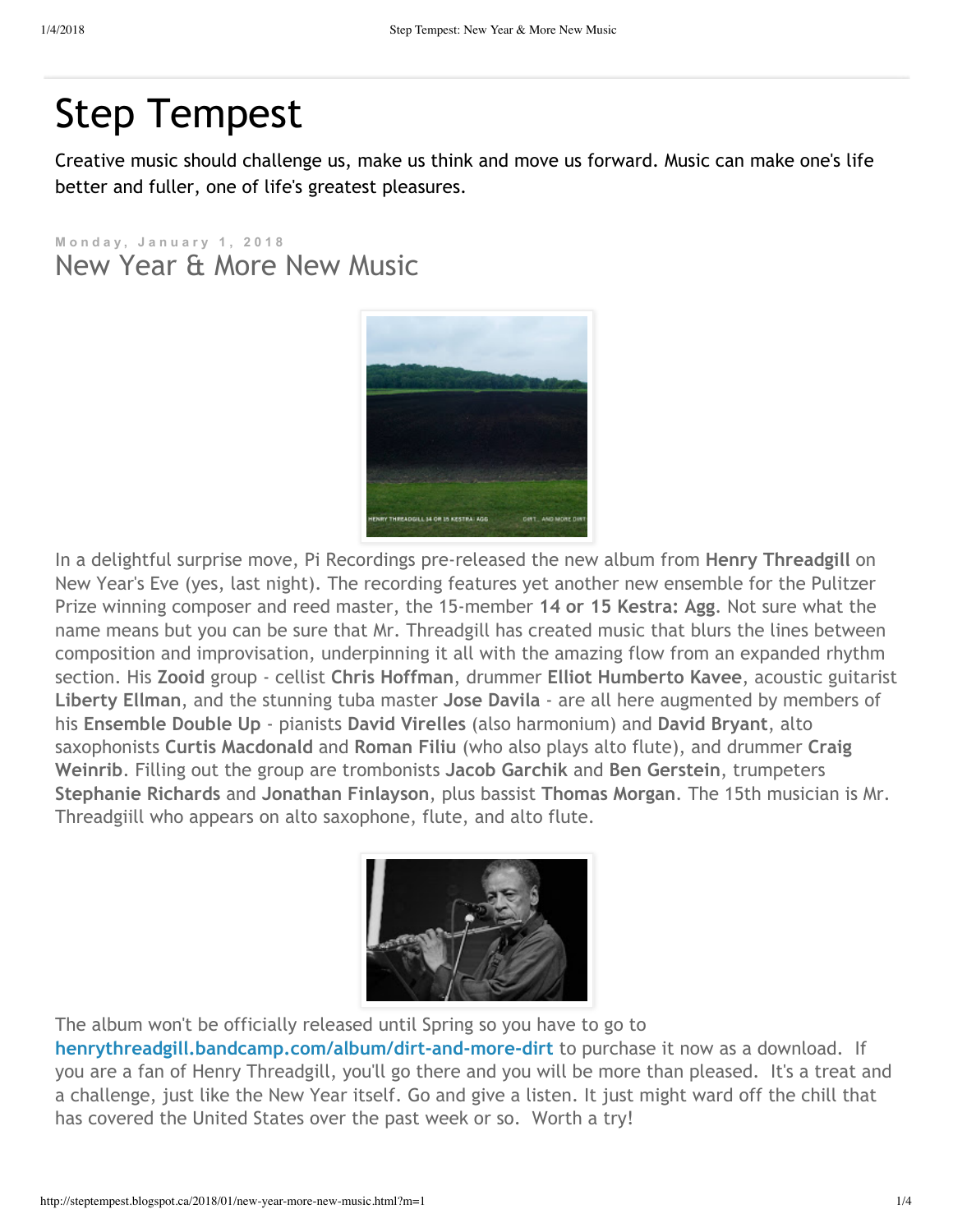

I've been driving around the past few months with the new CD by **Carn Davidson 9** in my player. "*Murphy*" (self‐released) is the nonet's second recording and continues the concept of the group's 2012 debut album; three reeds, four brass plus bass and drums, no chordal instruments. Led by **William Carn** (trombone, compositions) and **Tara Davidson** (alto sax, soprano sax, flute, clarinet, compositions), this band is a real community with arrangements by members. Most of the band from the debut album is back including **Kelly Jefferson** (tenor sax, soprano sax, clarinet), **Perry White** (baritone sax, bass clarinet), **Jason Logue** and **Kevin Turcotte** (trumpet, flugelhorn), and bassist **Andrew Downing** ‐ joining the band are **Alex Duncan** (bass trombone) and **Ernesto Cervini** (drums).



The eight pieces (four each for the co-leaders) make intelligent use of the various voices. Many of the melodies are carried by the sections, with counterpoint from the others, all driven by the delightful rhythm section. On Carn's "*Glassman*", vocalist **Emilie‐Claire Barlow** because part of the band with her wordless vocals alongside the brass and clarinets. The beginning is rubato so the flow comes from the melody. When the rhythm section enters, Ms. Barlow's voice moves in and out of the arrangement during the solos. "**Murphy's Law**" has a delightful melody section that leads to a lovely and lengthy solo from White (on baritone sax): only near the close do the sections come in to dance around underneath him.



Lloyd Smith ‐ Ottawa Citizen

There's a lovely classical feel in the reeds and brass melody that opens "*Second Act (for Ron)*". When the rhythm section enters, the melody is moved forward by the soprano sax, clarinet and flute. Listen to how the voices intertwine, interact, and work below the fine soprano saxophone solo. There is a symphonic feel to the arrangement (by Carn for his composition). Make sure to check out the excellent work by bassist Downing especially in the final third of the piece. "*Reason, Season, Lifetime*" dances in on a short riff from the saxophones, a riff that is repeated several tines throughout the piece. Check out how Jefferson's tenor solo picks up on the "dancing"

motif now carried on by the rhythm section. The other "voices" do a sweet job framing the solo, moving in and out behind the tenor (trumpeter Logue's arrangement). Ms. Davidson has the other